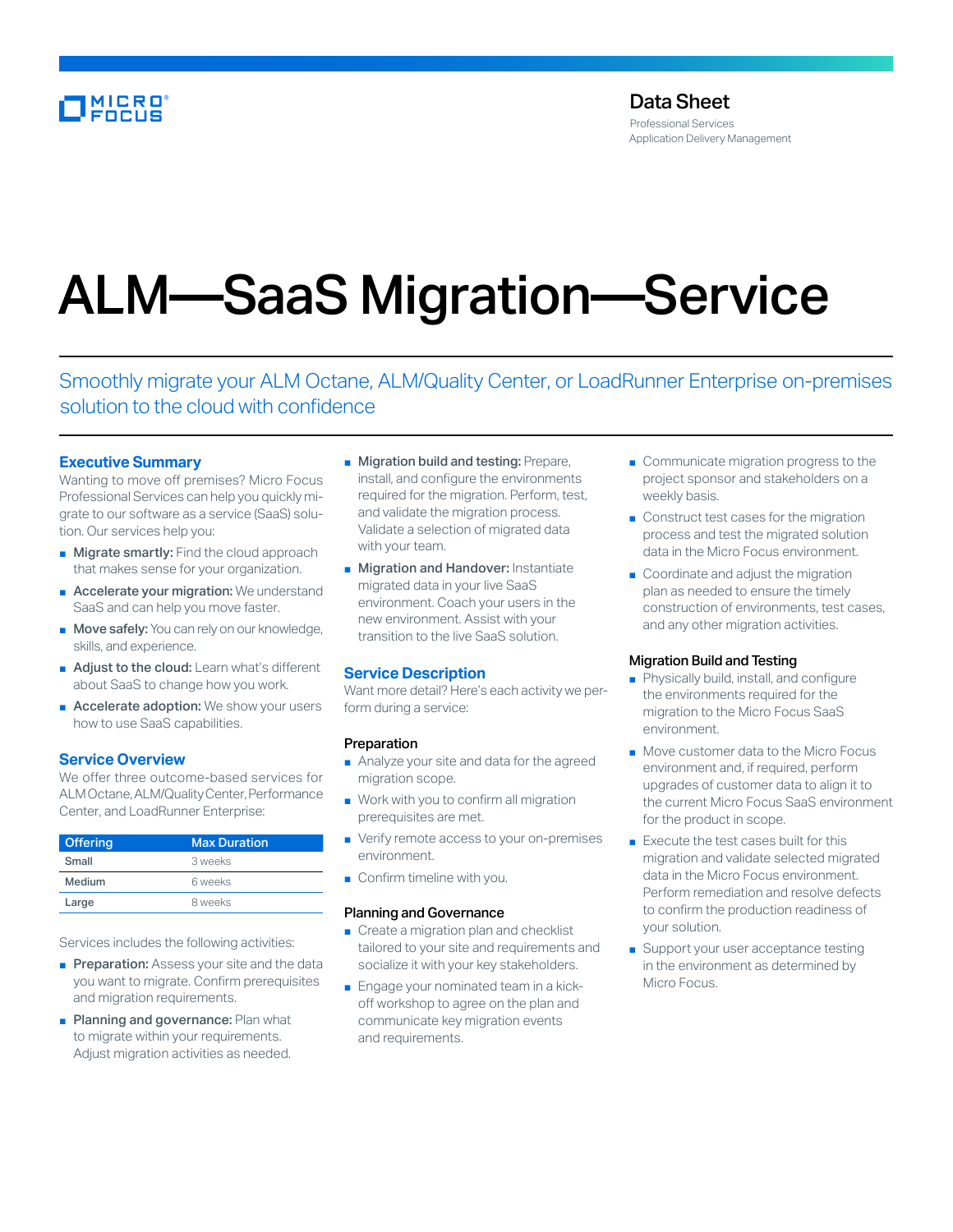#### Migration and Handover

- Perform any final migration activities, including moving data, configuring the solution, or validating your data in the live SaaS environment.
- Provide mentoring for users and administrators for up to three days.
- Support your SaaS transition, including decommissioning activities of your on-premises solution and supporting final acceptance testing.

## **Service Eligibility**

You must subscribe to Micro Focus SaaS for ALM Octane, ALM/Quality Center, or LoadRunner Enterprise and have at least one of these solutions implemented on your site.

# **Service Limitations**

This service does not include:

- Purchasing a SaaS subscription for Micro Focus products or license procurement.
- Troubleshooting third-party tools.
- Managing communications within or between your teams.
- Creating user acceptance test cases and scripts and executing user acceptance testing.
- Performing any integrations that Micro Focus doesn't support out of the box.

This service is limited to one Micro Focus product included in the listed products for the migration service and one environment for the migration.

#### **Customer Responsibilities**

You must execute the following activities to ensure we can deliver this service:

- Provide our team with remote access to your environment, data, and solution that will be migrated.
- Assign a Service Sponsor who can help solve issues.
- Assign managers and other personnel to work with Micro Focus throughout the service.
- Provide access to subject matter experts and administrators who are responsible for your product.
- Participate in the knowledge transfer between the implementation team and your staff.
- Perform backups before our team makes any changes and back up the target systems and work.
- Provide support for planned and emergency changes as part of your change management process.
- Approve any changes planned for the environment.

#### **Terms**

Micro Focus Customer Terms-Professional Services. The services described in this data sheet ("Services") are subject to the *Micro Focus Customer Terms—Professional Services* posted at **[www.microfocus.com/](https://www.microfocus.com/en-us/legal/end-user-agreement-terms) [en-us/legal/end-user-agreement-terms](https://www.microfocus.com/en-us/legal/end-user-agreement-terms)** (the "Terms"). All capitalized terms used in this data sheet, but not otherwise defined, will have the meaning set forth in the Terms.

Rescheduling. Customer may reschedule Services by providing written notice ten (10) or more business days in advance of the scheduled delivery but only if the revised schedule results in completion of delivery within one year from the purchase date. If Customer notifies Micro Focus of rescheduling less than ten (10) business days prior to the offering start date, the obligations of Micro Focus to deliver the Services are considered fulfilled and the rights of Customer to receipt of the Services will expire.

Change in Scope. Changes in scope to the Services are not allowed. Customer may request additional or different services, if available and at additional cost, through a mutually executed statement of work.

Services; Acceptance. Services do not include hardware maintenance and repair, software maintenance, or other standard support services provided by Micro Focus; software as a service; managed print services; or outsourcing services. Deliverables are deemed accepted upon delivery. Any acceptance criteria or procedures set forth in this data sheet apply only to the Services specified herein and do not apply to any other products or services Micro Focus may supply or has supplied to Customer, regardless of whether such products or services be used in connection with the Services.

Authorization to Install Software. During the provision of Services, Micro Focus may be required to install copies of third-party or Micro Focus-branded software and may be required to accept license terms accompanying such software ("Shrink-wrap Terms") on behalf of Customer. Shrink-wrap Terms may be in electronic format, embedded in the software, or contained within software documentation. Customer hereby acknowledges its responsibility to review Shrink-wrap Terms at or prior to installation and hereby authorizes Micro Focus to accept all Shrink-wrap Terms on Customer's behalf.

#### Existing License & Support Agreements.

Services may be in support of a Customer license to software under a separate agreement and, in such case, the separate agreement shall govern all use by Customer of such software and these terms shall relate solely to the Services. These terms are not intended to modify, amend or in any way affect the licensing, warranty, or other provisions applicable to software products separately licensed by Customer from Micro Focus or any other party unless expressly provided for in the applicable data sheet.